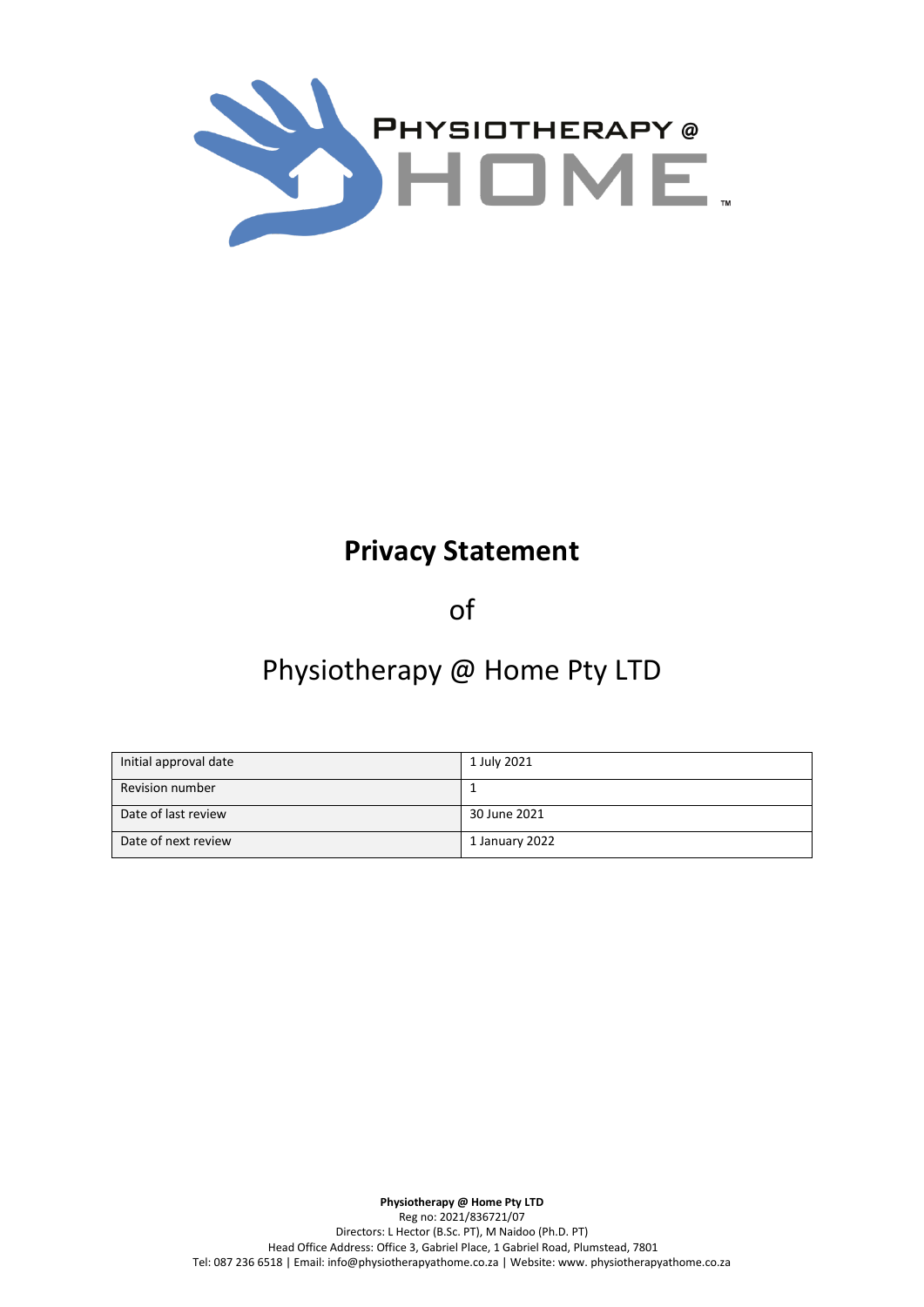# Table of Contents

| 1.  |                                                                                         |  |
|-----|-----------------------------------------------------------------------------------------|--|
| 2.  |                                                                                         |  |
| 3.  |                                                                                         |  |
| 4.  |                                                                                         |  |
| 5.  |                                                                                         |  |
| 6.  |                                                                                         |  |
| 7.  |                                                                                         |  |
| 8.  |                                                                                         |  |
| 9.  |                                                                                         |  |
| 10. | PROCESSING OF PERSONAL INFORMATION OF DATA SUBJECTS (OTHER THAN PATIENTS) 7             |  |
| 11. | PURPOSE OF PROCESSING OF PERSONAL INFORMATION OF DATA SUBJECTS (OTHER THAN PATIENTS)  8 |  |
| 12. | DISCLOSURE OF PERSONAL INFORMATION OF DATA SUBJECTS (OTHER THAN PATIENTS)  9            |  |
| 13. |                                                                                         |  |
| 14. |                                                                                         |  |
| 15. |                                                                                         |  |
| 16. |                                                                                         |  |
| 17. | SENDING INFORMATION ACROSS THE BORDERS OF THE REPUBLIC OF SOUTH AFRICA  10              |  |
| 18. |                                                                                         |  |
| 19. |                                                                                         |  |
| 20. |                                                                                         |  |
| 21. |                                                                                         |  |
| 22. |                                                                                         |  |
| 23. |                                                                                         |  |
|     | 24. CONCERNS AND COMPLAINTS ABOUT THE PROCESSING OF YOUR PERSONAL INFORMATION 12        |  |
|     |                                                                                         |  |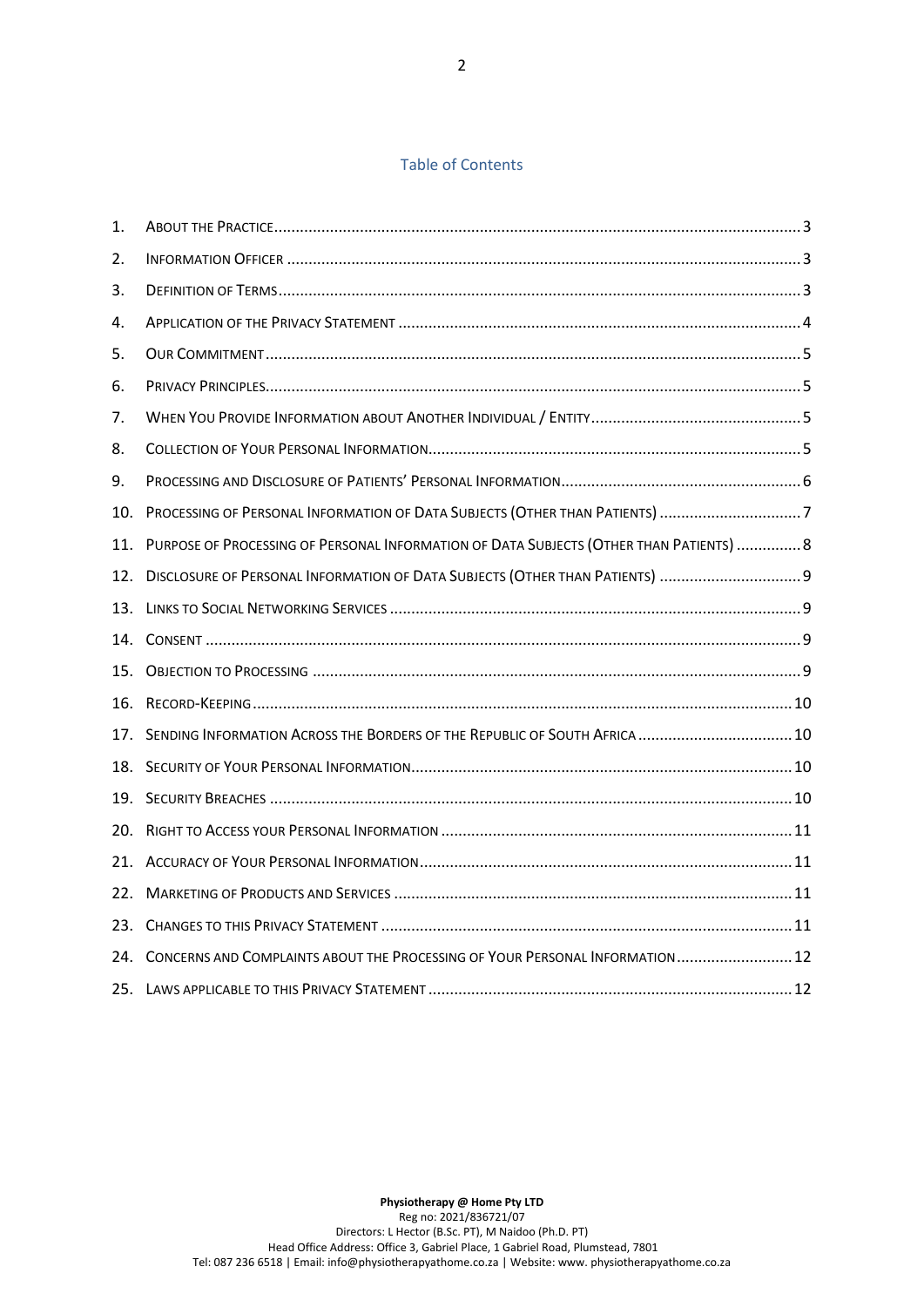#### **PRIVACY STATEMENT**

**Please read this Privacy Statement carefully to understand how your personal information will be handled by Physiotherapy @ Home Pty LTD ("the practice"). Every term of this Statement is material. If you do not agree with the processing of your personal information as set out in this Statement, we may in our sole discretion decide whether to provide or continue with the provision of physiotherapy services to you, unless we have a legal obligation to do so, or to otherwise engage with you.**

#### <span id="page-2-0"></span>**1. ABOUT THE PRACTICE**

This is a private physiotherapy practice, which provides physiotherapy services to patients. The practice is subject to various laws protecting the privacy and confidentiality of data subjects (e.g. the Health Professions Act and the National Health Act), including patients, as well as the ethical rules and policies of the Health Professions Council of South Africa (HPCSA).

The practice's contact details are as follows: **Address:** Unit 3, Gabriel Place, 1 Gabriel Road, Plumstead, 7800 **E-mail:** info@physiotherapyathome.co.za **Telephone:** 087 236 6518 **Website:** www.physiotherapyathome.co.za

#### <span id="page-2-1"></span>**2. INFORMATION OFFICER**

The contact details of the practice's Information Officer are as follows: **Name:** Leron Hector **E-mail:** leron@physiotherapyathome.co.za **Telephone:** 087 236 6518

#### <span id="page-2-2"></span>**3. DEFINITION OF TERMS**

- 3.1 **"Personal information"** refers to information relating to identifiable, living, natural persons as well as identifiable, existing juristic persons, and includes, but is not limited to -
	- 3.1.1 information relating to the race, gender, sex, pregnancy, marital status, national, ethnic or social origin, colour, sexual orientation, age, physical or mental health, well-being, disability, religion, conscience, belief, culture, language and birth of the person;
	- 3.1.2 information relating to the education or the medical, financial, criminal or employment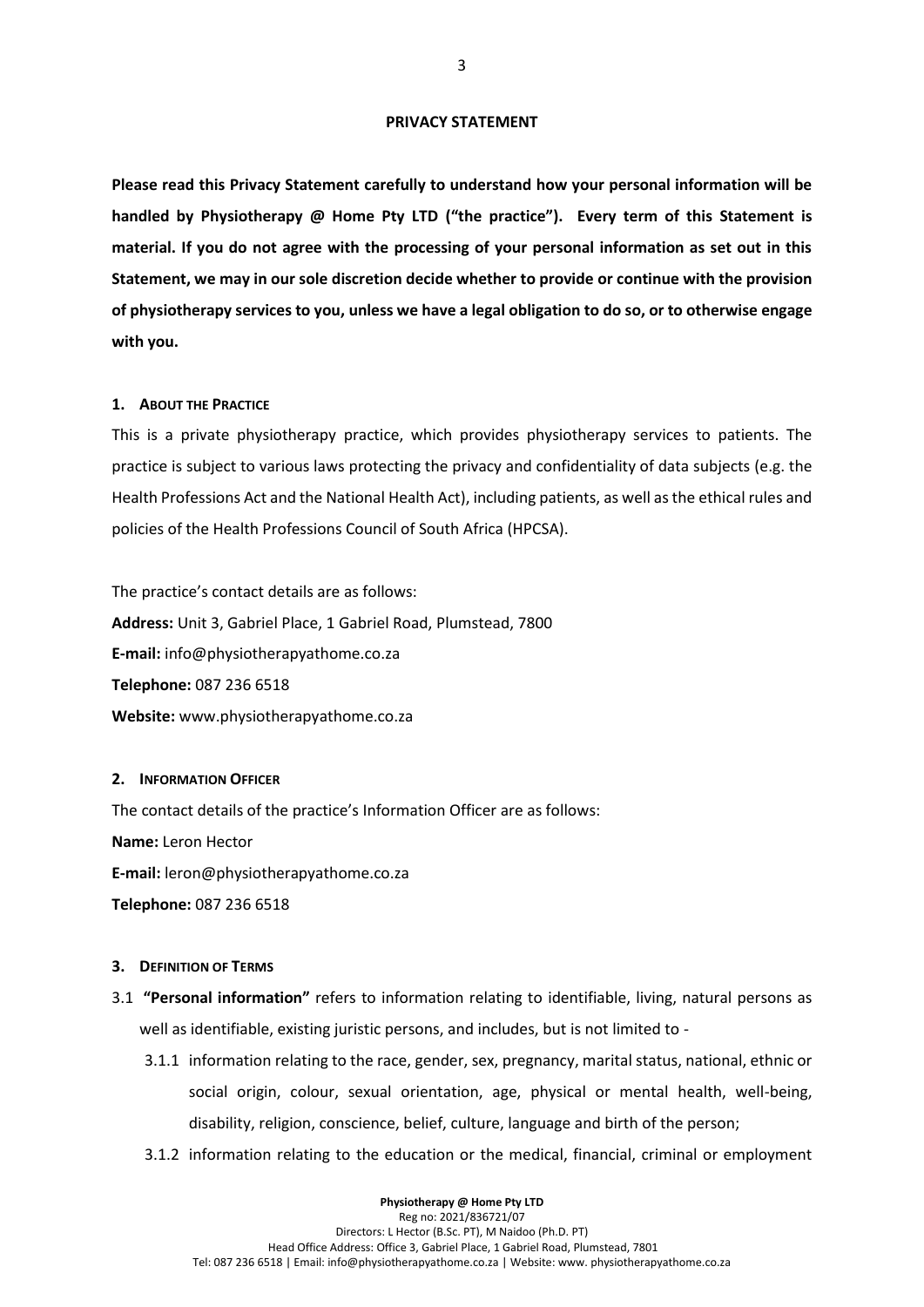history of the person;

- 3.1.3 any identifying number, symbol, e-mail address, physical address, telephone number, location information, online identifier or other particular assignment to the person;
- 3.1.4 the biometric information of the person;
- 3.1.5 the personal opinions, views or preferences of the person;
- 3.1.6 correspondence sent by the person that is implicitly or explicitly of a private or confidential nature or further correspondence that would reveal the contents of the original correspondence;
- 3.1.7 the views or opinions of another individual about the person; and
- 3.1.8 the name of the person if it appears with other personal information relating to the person or if the disclosure of the name itself would reveal information about the person,

and "information" has a similar meaning unless the context requires otherwise.

- 3.2 **"Processing"** refers to any operation or activity or any set of operations, whether or not by automatic means, concerning personal information, including -
	- 3.2.1 the collection, receipt, recording, organisation, collation, storage, updating or modification, retrieval, alteration, consultation or use;
	- 3.2.2 dissemination by means of transmission, distribution or making available in any other form; or
	- 3.2.3 merging, linking, as well as restriction, degradation, erasure or destruction of information.
- 3.3 **"POPIA"** means the Protection of Personal Information Act (Act 4 of 2013) and Regulations made in terms thereof.
- 3.4 **"We" / "us"** refers to the practice and the practice owners / partners / directors.
- 3.5 **"You" / "your"** refers to the data subject (i.e. the person or entity) whose personal information is in the possession of or under the control of or processed by the practice.

#### <span id="page-3-0"></span>**4. APPLICATION OF THE PRIVACY STATEMENT**

This Privacy Statement applies to personal information that we have in our possession or under our control, and information that we collect or receive from or about you (for example, when you obtain physiotherapy services at the practice and/or submit information via the practice's website). It stipulates, amongst others, how we collect your personal information, the type of information

> **Physiotherapy @ Home Pty LTD** Reg no: 2021/836721/07 Directors: L Hector (B.Sc. PT), M Naidoo (Ph.D. PT) Head Office Address: Office 3, Gabriel Place, 1 Gabriel Road, Plumstead, 7801 Tel: 087 236 6518 | Email: info@physiotherapyathome.co.za | Website: www. physiotherapyathome.co.za

4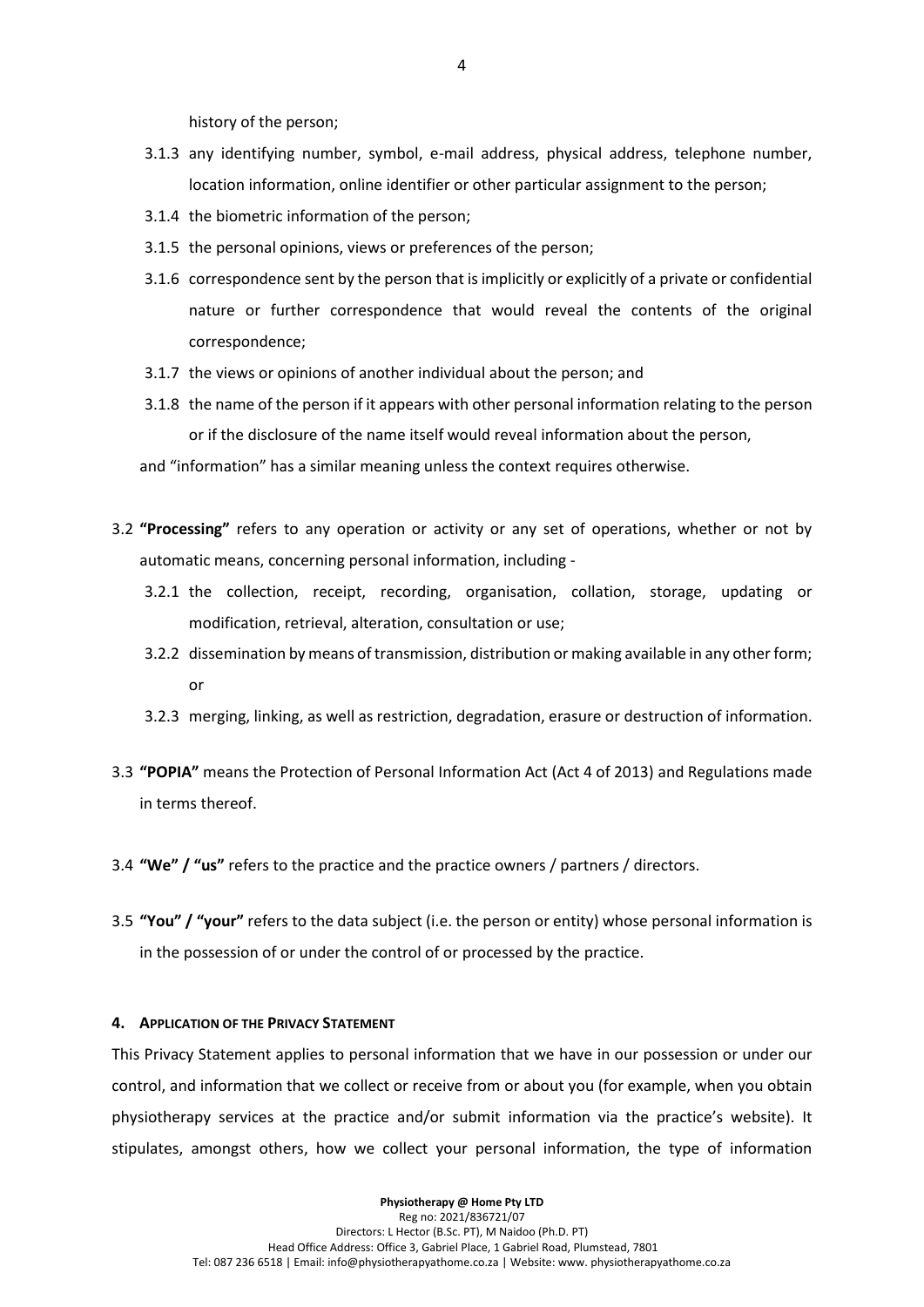collected, why that information is collected, the circumstances under which that information will be shared with others, the security measures that we have implemented to protect your personal information and your right to obtain access to and correct the information in our possession or under our control.

## <span id="page-4-0"></span>**5. OUR COMMITMENT**

We understand that your personal information is important to you and that you may be anxious about disclosing it. Your privacy and the security of your information are just as important to us and we therefore want to make sure you understand how your information will be processed. We acknowledge that we are required by law to keep your personal information confidential and secure. We are committed to conducting our practice in accordance with the law in order to ensure that the confidentiality of your personal information is protected and maintained. We take this commitment to look after your personal information seriously. We have implemented a number of processes to make sure that your personal information is used in the right way.

## <span id="page-4-1"></span>**6. PRIVACY PRINCIPLES**

We apply the following principles in order to protect your privacy:

- No more personal information about you than what is necessary is collected;
- Your personal information is only used for the purposes specified in this Privacy Statement, unless you are advised otherwise;
- Your personal information is not kept by us if it is no longer needed; and
- Other than as specified in this Privacy Statement or otherwise agreed with you, we do not share your personal information with third parties.

## <span id="page-4-2"></span>**7. WHEN YOU PROVIDE INFORMATION ABOUT ANOTHER INDIVIDUAL / ENTITY**

You must make sure that if you provide personal information about any individual or entity to us, you may lawfully do so (e.g. with their consent). We will accept that you are acting lawfully. You should make sure that they are familiar with this Privacy Statement and understand how we will use and disclose their information.

## <span id="page-4-3"></span>**8. COLLECTION OF YOUR PERSONAL INFORMATION**

We obtain personal information directly from you when you become a patient or an employee, when you log onto our website or when you provide information to us. Information may also be collected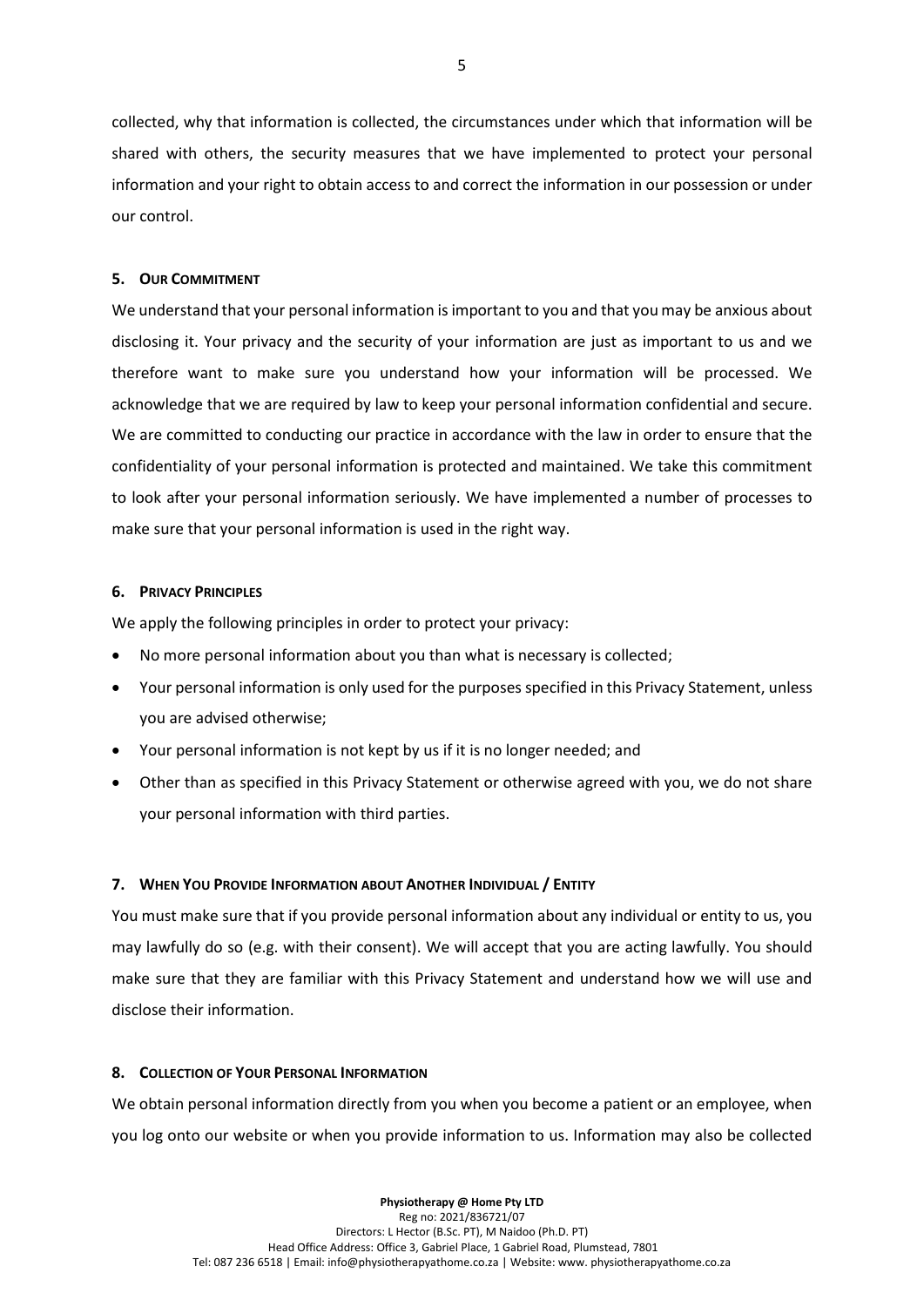from other sources, depending on the circumstances, such as your next-of-kin, another health care practitioner involved in your care, the hospital / facility admission form, a credit bureau, a public record or when you make information publicly available. The information that we request from you is necessary to provide you with physiotherapy services or to manage the employment or other relationship. Information is generally collected for the purposes as set out below.

# <span id="page-5-0"></span>**9. PROCESSING AND DISCLOSURE OF PATIENTS' PERSONAL INFORMATION**

There are various laws that permit the processing of your personal information such as the National Health Act, the Health Professions Act and POPIA. We will only process, which includes collect, use, store or disclose, your personal information in accordance with the law or otherwise with your consent and will always strive to keep your information confidential, whether you supply it directly to us or whether it is collected lawfully from other sources.

We generally collect and process the following personal information about patients and retain it as part of our records:

- Name, identity number, date of birth, age, contact details, address and gender;
- Name and contact details of next-of-kin;
- Health status and disability;
- Funder (e.g. medical scheme) information;
- Physiotherapy services provided;
- Reports from special investigations such as radiology reports and pathology results;
- Account and payment details; and
- Patient documentation, including consent forms, invoices, photos, videos and correspondence.

When you become a patient of the practice, we will use your personal information as follows:

- to provide you with appropriate care;
- to communicate with you in respect of your care, including reminding you of appointments and collecting payments for services rendered;
- for administrative purposes, including preparing invoices and collecting payment for services rendered;
- to refer you to other practitioners;
- to report to referring practitioners;
- for participation in clinical trials;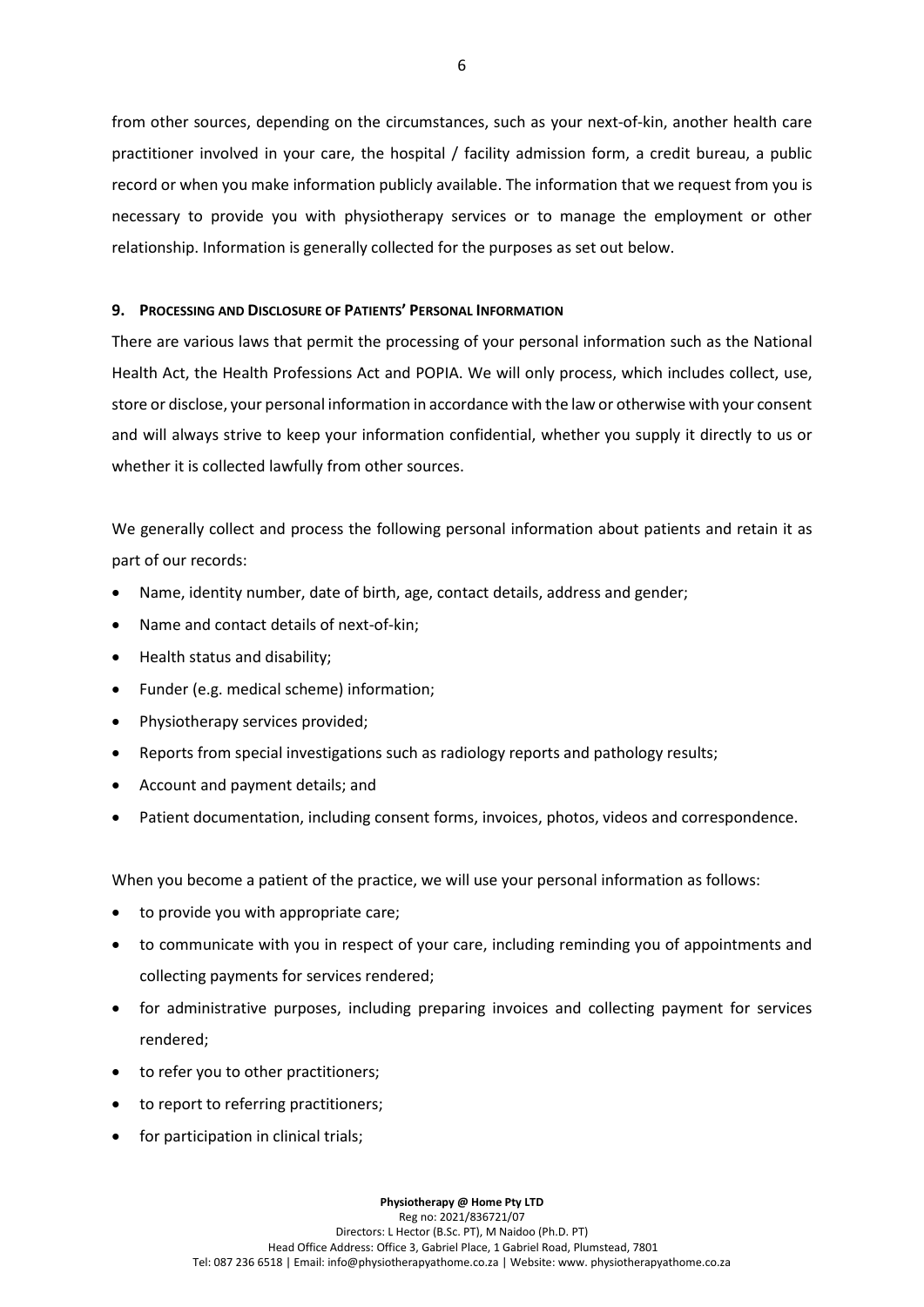- record-keeping;
- for historical, statistical and research purposes;
- as proof;
- for enforcement of the practice's rights;
- for any other lawful purpose related to the activities of a private physiotherapy practice; and/or
- as may be requested or authorised by you.

We do not use your personal information for commercial purposes.

Depending on the circumstances, your personal information will be disclosed to the following persons and entities:

- relevant treating practitioners to ensure appropriate care;
- next-of-kin (if it is necessary in the circumstances);
- your funder (such as your medical scheme upon its request, for example, to allocate benefits);
- your insurance company (upon your request);
- bodies performing peer review of our practitioners / clinical practice audits;
- our professional advisers as well as employees and service providers who assist us to provide the services and who perform functions related to the administration of the practice, subject to confidentiality agreements;
- debt collectors and credit bureaus, if your accounts are outstanding;
- public and private bodies (such as regulators), as may be required in terms of the law;
- law enforcement structures, including courts and tribunals;
- as required or permitted by law, including to comply with any legal obligation or to protect the rights, property or safety of our business, employees, patients, the public or others; and
- a purchaser of the practice, if applicable.

# <span id="page-6-0"></span>**10. PROCESSING OF PERSONAL INFORMATION OF DATA SUBJECTS (OTHER THAN PATIENTS)**

There are various laws that permit the processing of your personal information such as labour laws and POPIA. We will only process, which includes collect, use, store or disclose, your personal information in accordance with the law or otherwise with your consent and will always strive to keep your information confidential, whether you supply it directly to us or whether it is collected lawfully from other sources.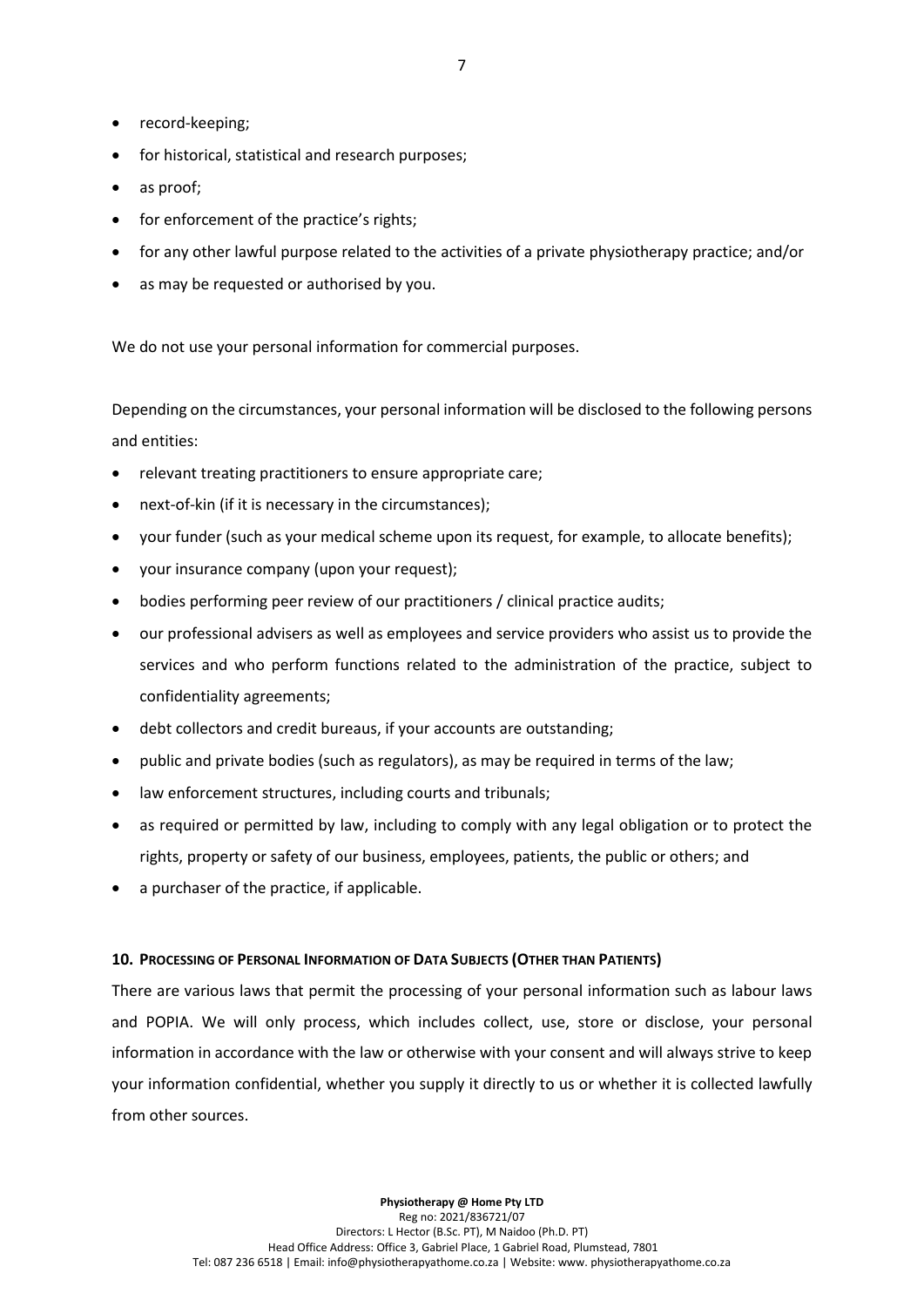We generally process the following personal information about you, as may be applicable in the circumstances, and retain it as part of our records:

# • **Health care practitioners and employees**

- Name, identity number, date of birth, age, contact details, address, HPCSA number, position or role in the practice, nationality, gender, race, qualifications, specialisation and interests, curriculum vitae, references and photos;
- Membership of the SASP<sup>®</sup>;
- Relevant medical and disability information;
- **EXECT SIGNATE:** Signatures of official signatories of the practice and proof of residence, if required by the bank;
- Employment-related information:
- Bank details:
- **•** Professional indemnity cover information; and
- Correspondence.
- **Suppliers, Service Providers, Other Stakeholders in the Health Care Industry, including Public Bodies and Regulators**
	- Organisation name and contact details;
	- Names, titles and contact details of relevant persons and officers;
	- Black-Economic Empowerment (BEE) status of suppliers;
	- Agreements and related information;
	- **■** Invoices;
	- Official documentation, including newsletters and statements; and
	- Engagement-related information and correspondence.

Other personal information may be collected and processed, as may be necessary and applicable in the circumstances.

# <span id="page-7-0"></span>**11. PURPOSE OF PROCESSING OF PERSONAL INFORMATION OF DATA SUBJECTS (OTHER THAN PATIENTS)**

We generally process personal information for one or more of the following purposes:

- to conduct and manage the practice in accordance with the law, including the administration of the practice and claiming and collecting payment for services rendered;
- for communication purposes;
- for the maintenance of practice records: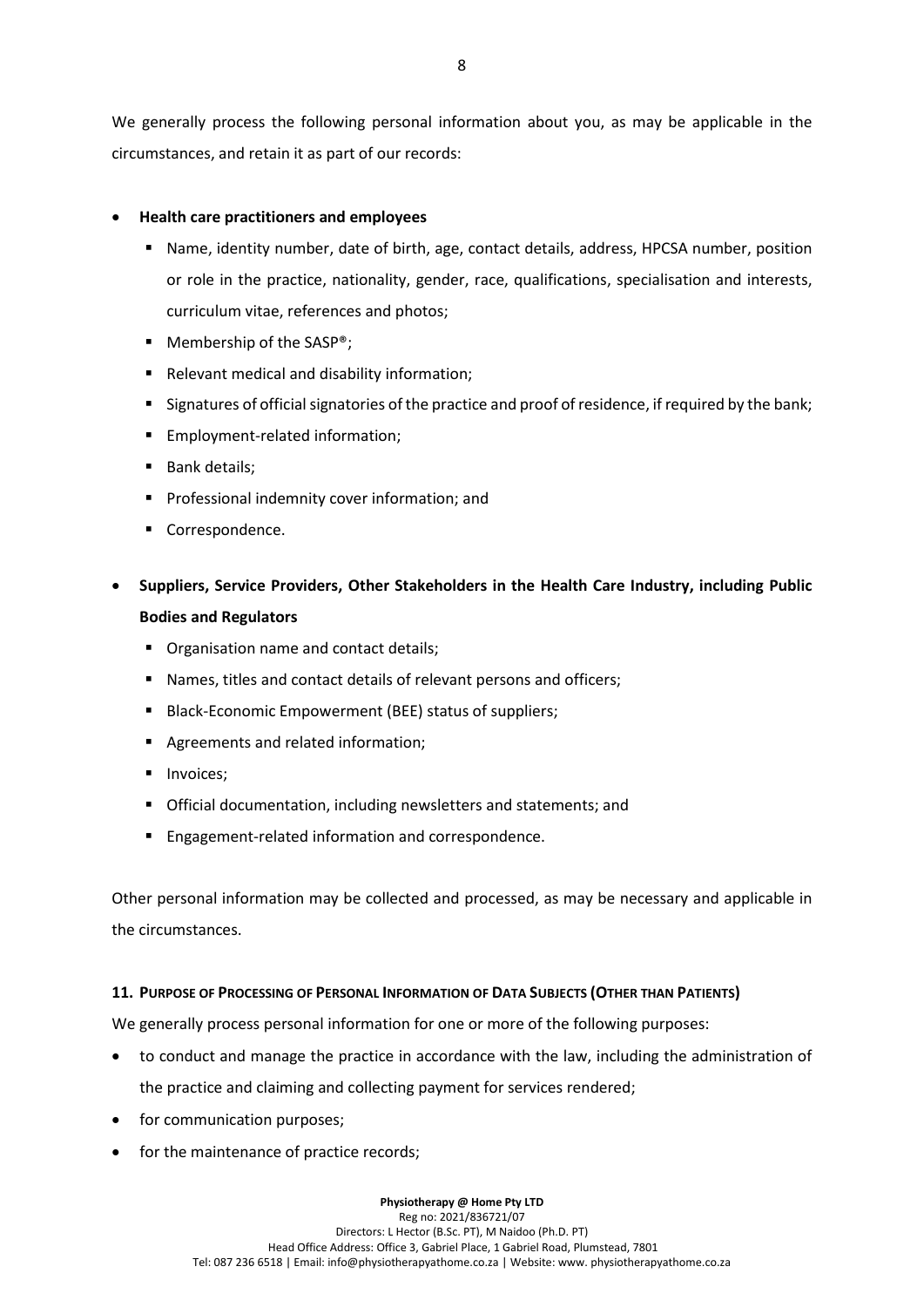- for employment and related matters of employees and other practitioners;
- for reporting to persons and bodies as required and authorised in terms of the law or by you;
- for historical, statistical and research purposes;
- for proof;
- for enforcement of the practice's rights; and/or
- for any other lawful purpose related to the activities of a private physiotherapy practice.

We do not use your personal information for commercial purposes.

#### <span id="page-8-0"></span>**12. DISCLOSURE OF PERSONAL INFORMATION OF DATA SUBJECTS (OTHER THAN PATIENTS)**

Relevant personal information of data subjects (other than patients) will be shared, as may be necessary in the circumstances, with our professional advisers, relevant employees (on a need-toknow basis), our auditors / accountants, regulators, relevant public and private bodies, law enforcement structures, and, a purchaser of the practice. The information will only be shared as permitted in terms of the law or as otherwise agreed to with such a person.

#### <span id="page-8-1"></span>**13. LINKS TO SOCIAL NETWORKING SERVICES**

We use social networking services, such as but not limited to, WhatsApp, LinkedIn, Instagram, Twitter, Gumtree, OLX, and Facebook, to communicate with the public about our services. When you communicate with us through these services, the relevant social networking service may collect your personal information for its own purposes. These services have their own privacy policies, which are independent of this Privacy Statement.

#### <span id="page-8-2"></span>**14. CONSENT**

If you provide consent to us to process your personal information, you may withdraw your consent at any time. This does not affect the processing of personal information that has already occurred. If you withdraw your consent, your personal information will only be processed as provided for in the law, and, if the circumstances make it reasonable and lawful for us to do so, we may terminate our relationship with you.

#### <span id="page-8-3"></span>**15. OBJECTION TO PROCESSING**

In certain instances, you may object to the processing of your personal information, if it is reasonable to do so, unless we may do so in terms of the law. This must occur on the form prescribed by POPIA. This does not affect personal information already processed. If you object and we agree with your

> **Physiotherapy @ Home Pty LTD** Reg no: 2021/836721/07 Directors: L Hector (B.Sc. PT), M Naidoo (Ph.D. PT) Head Office Address: Office 3, Gabriel Place, 1 Gabriel Road, Plumstead, 7801 Tel: 087 236 6518 | Email: info@physiotherapyathome.co.za | Website: www. physiotherapyathome.co.za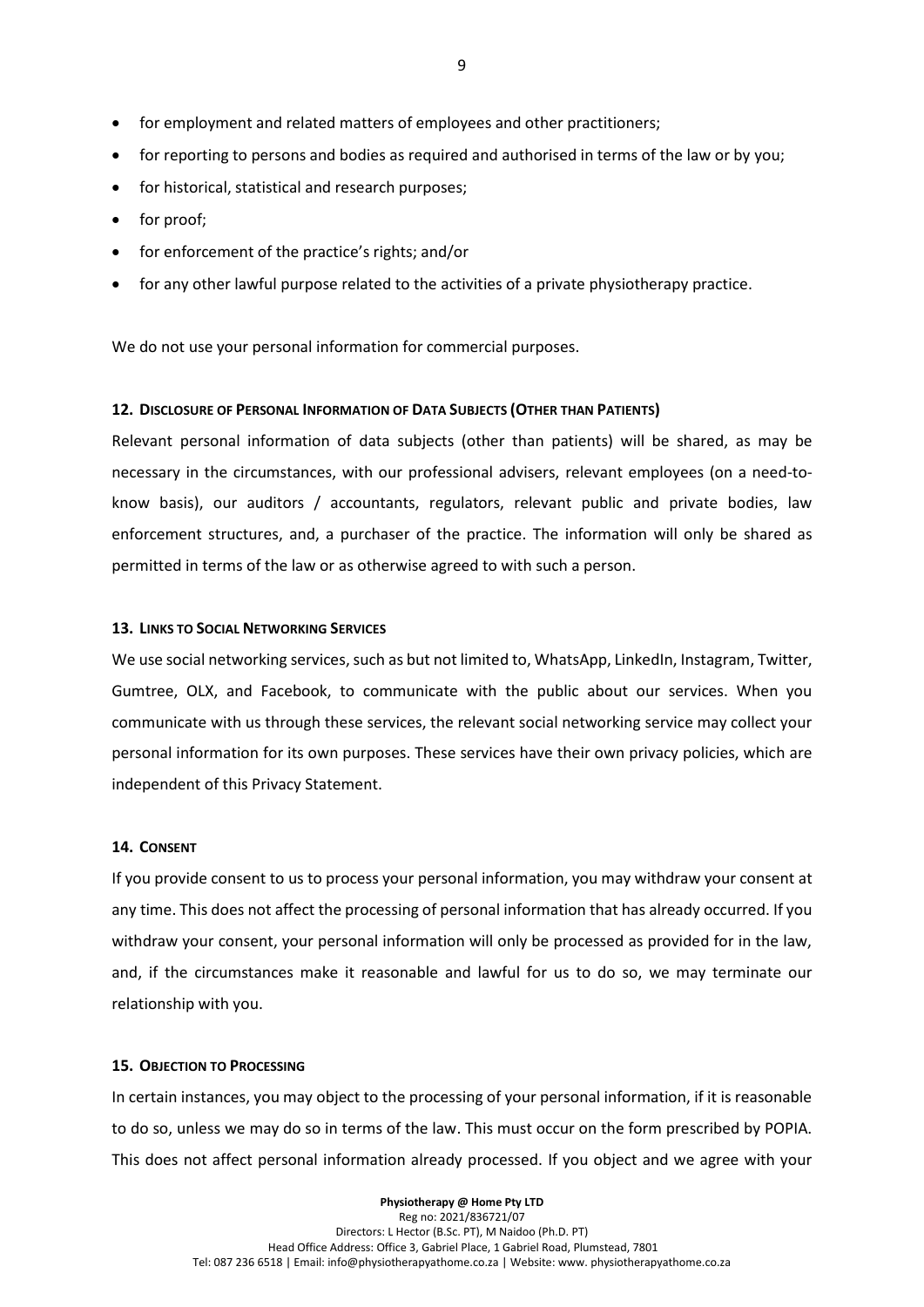objection, your personal information will only be processed as provided for in the law. If you exercise this right and, if the circumstances make it reasonable and lawful for us to do so, we may terminate our relationship with you.

#### <span id="page-9-0"></span>**16. RECORD-KEEPING**

We maintain records of your personal information for as long as it is necessary for lawful purposes in accordance with the law, including to fulfil your requests, provide services to you, comply with legal obligations, resolve disputes, enforce agreements and as proof. These records may be held in electronic format. We may also retain your personal information for historical, statistical and research purposes, subject to the provisions of the law.

#### <span id="page-9-1"></span>**17. SENDING INFORMATION ACROSS THE BORDERS OF THE REPUBLIC OF SOUTH AFRICA**

We process and store your information in records within the Republic South Africa, including in 'clouds', which comply legal requirements to ensure the protection of your privacy. If we must provide your personal information to any third party in another country, we will obtain your prior consent unless such information may be lawfully provided to that third party.

#### <span id="page-9-2"></span>**18. SECURITY OF YOUR PERSONAL INFORMATION**

We are committed to ensuring the security of your personal information in order to protect it from unauthorised processing and access as well as loss, damage or unauthorised destruction. There are also inherent risks in the electronic transfer and storage of personal information. We have implemented and continually review and update our information protection measures to ensure the security, integrity, and confidentiality of your information in accordance with industry best practices. These measures include the physical securing of the offices where information is held, the locking of cabinets with physical records, password control to access electronic records, which passwords are regularly changed, off-site data back-ups and stringent policies in respect of electronic record storage and dissemination. In addition, only those employees and service providers that require access to your information to discharge their functions and to render services to us are granted access to your information and only if they have concluded agreements with or provided undertakings regarding the implementation of appropriate security measures, maintaining confidentiality and processing the information only for the agreed purposes.

#### <span id="page-9-3"></span>**19. SECURITY BREACHES**

We will inform you and the Information Regulator, if any person has unlawfully obtained access to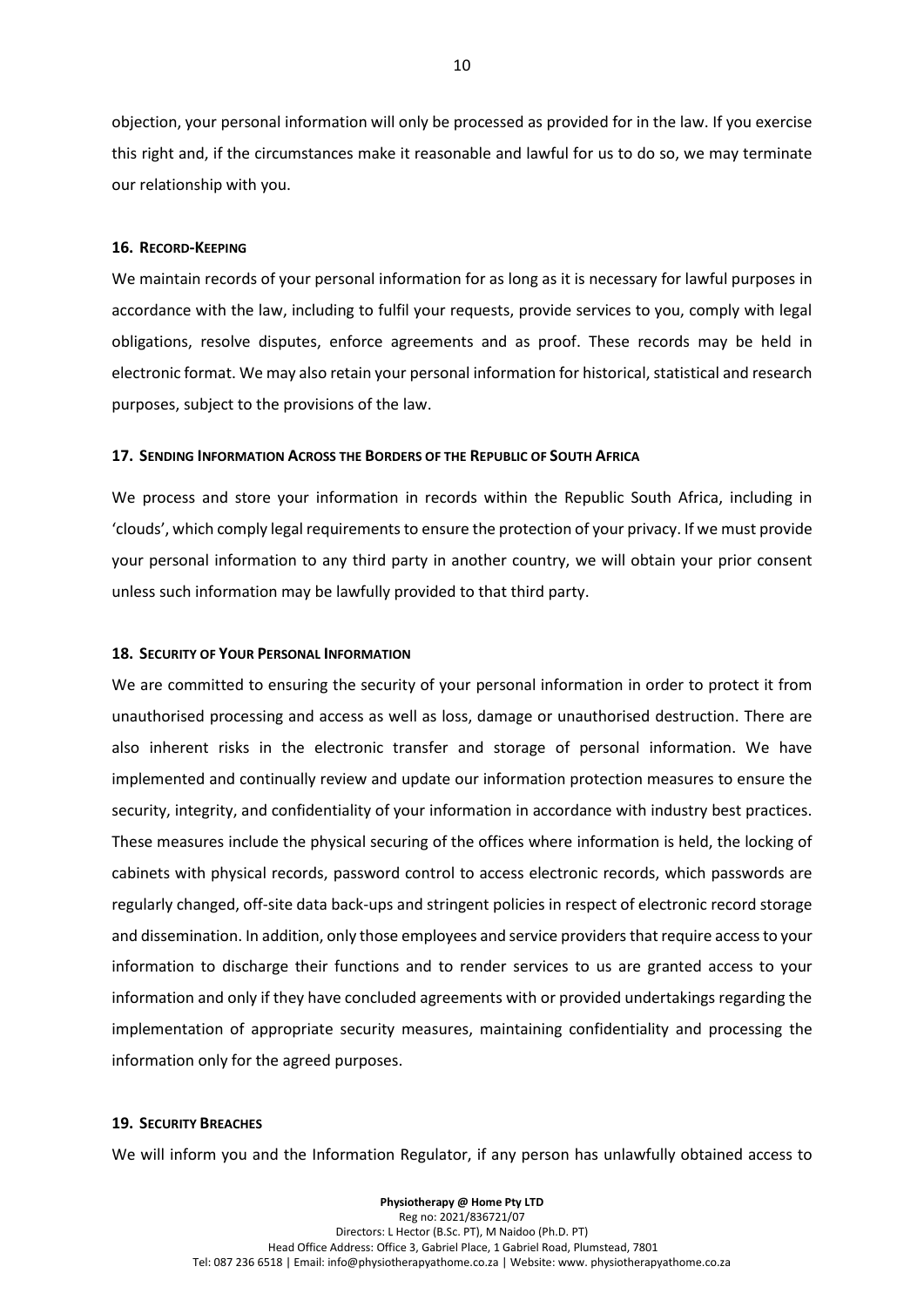your personal information, subject to the provisions of the law.

#### <span id="page-10-0"></span>**20. RIGHT TO ACCESS YOUR PERSONAL INFORMATION**

You have the right to have access to your personal information subject to restrictions imposed in legislation. You may request access to your information in our possession or under our control and information of third parties to whom we supplied that information. If you wish to exercise this right, please complete and submit the prescribed form to the Information Officer. Costs may be applicable to such request. The relevant form and costs can be obtained from the Information Officer. You may also consult our PAIA Manual.

#### <span id="page-10-1"></span>**21. ACCURACY OF YOUR PERSONAL INFORMATION**

It is important that we always have accurate information about you on record as it could impact on communication with you and your health, if applicable. You must therefore inform us as soon as any of your information has changed. You may also request that we correct or delete any information. Such a request must be made in writing on the prescribed form to the Information Officer and must provide sufficient detail to identify the information and the correction or deletion required. Information will only be corrected or deleted, if we agree that the information is incorrect or should be deleted. It may not be possible to delete all of the information if there is a legal basis to retain the information. However, please contact the Information Officer to discuss how we can assist you with your request. If we correct any information and the corrected information will impact on any decision made or to be made about you, we will send the corrected information to persons to whom the information has been disclosed in the past if they should be aware of the changed information.

#### <span id="page-10-2"></span>**22. MARKETING OF PRODUCTS AND SERVICES**

If you have provided consent, we may occasionally inform you, electronically or otherwise, about supplementary products and services offered by us that may be useful or beneficial to you. You may at any time withdraw your consent and opt out from receiving such information.

#### <span id="page-10-3"></span>**23. CHANGES TO THIS PRIVACY STATEMENT**

We reserve the right in our sole and absolute discretion, to revise or supplement this Privacy Statement from time to time to reflect, amongst others, any changes in our business or the law. We will publish the updated Privacy Statement on our website at [www.physiotherapyathome.co.za.](http://www.physiotherapyathome.co.za/) It will also be available at the practice reception. Any revised version of the Statement will be effective as of the date of posting on the website, so you should always refer back to the website for the latest

> **Physiotherapy @ Home Pty LTD** Reg no: 2021/836721/07 Directors: L Hector (B.Sc. PT), M Naidoo (Ph.D. PT) Head Office Address: Office 3, Gabriel Place, 1 Gabriel Road, Plumstead, 7801 Tel: 087 236 6518 | Email: info@physiotherapyathome.co.za | Website: www. physiotherapyathome.co.za